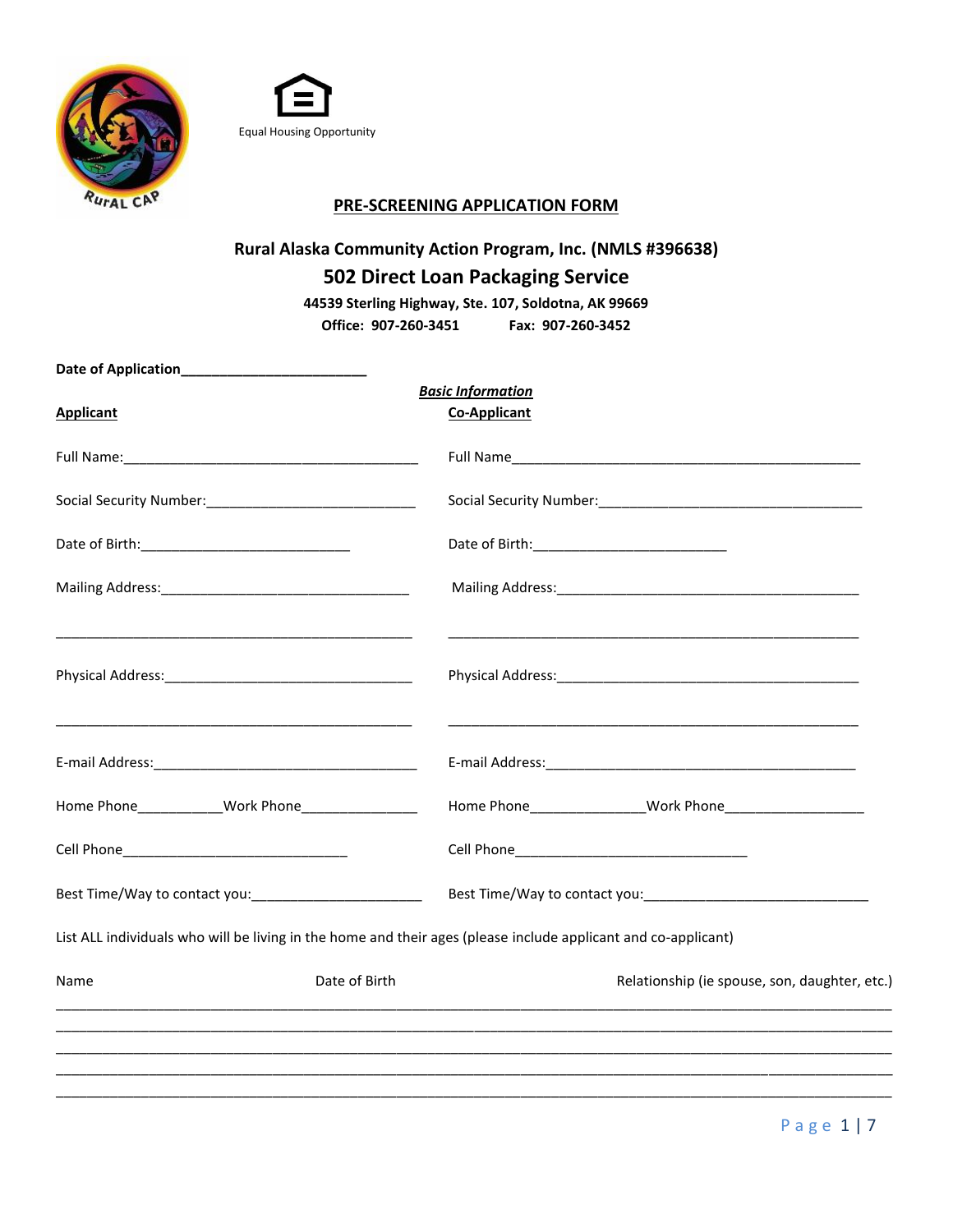#### *Employment/Income Information*

| Applicant                                                                                                                                                                                                                                      | Co-Applicant                                                                                                             |
|------------------------------------------------------------------------------------------------------------------------------------------------------------------------------------------------------------------------------------------------|--------------------------------------------------------------------------------------------------------------------------|
|                                                                                                                                                                                                                                                |                                                                                                                          |
|                                                                                                                                                                                                                                                |                                                                                                                          |
|                                                                                                                                                                                                                                                |                                                                                                                          |
| How long have you worked in this profession?                                                                                                                                                                                                   | How long have you worked in this profession?_____________                                                                |
| Gross Monthly Income (before taxes):______________                                                                                                                                                                                             |                                                                                                                          |
| Hourly wage_________ hours worked per week____                                                                                                                                                                                                 | Hourly wage_______ hours worked per week_____________                                                                    |
| If employed less than 2 years, please show past employment<br>For two full years including dates employed:                                                                                                                                     | If employed less than 2 years, please show past employment<br>For two full years including dates employed:               |
| <u> 1980 - Johann John Stone, markin film yn y brening yn y brening yn y brening yn y brening yn y brening yn y b</u><br><u> 1989 - Johann John Stone, mensk politik foar it fan it fan it fan it fan it fan it fan it fan it fan it fan i</u> |                                                                                                                          |
| <u> 1989 - Johann Barn, amerikan bertakar pendangan bertama dalam bertama dalam bertama dalam bertama dalam berta</u>                                                                                                                          |                                                                                                                          |
| Do you receive other income (include SSI, SSDI, Child support<br>APA, Senior Benefits, Retirement income, other income)?                                                                                                                       | Do you receive other income (include SSI, SSDI, Child support<br>APA, Senior Benefits, Retirement Income, other income)? |
| If you receive other income, please include source and<br>Monthly amount received:                                                                                                                                                             | If you receive other income, please include source and<br>monthly amount received:                                       |
| <u> 1989 - Johann Harry Harry Harry Harry Harry Harry Harry Harry Harry Harry Harry Harry Harry Harry Harry Harry</u>                                                                                                                          |                                                                                                                          |
|                                                                                                                                                                                                                                                |                                                                                                                          |
| Do you have a final dissolution/divorce decree?                                                                                                                                                                                                | Do you have a final dissolution/divorce decree?___________                                                               |
| Do you pay child support? If yes, how much?                                                                                                                                                                                                    | Do you pay child support? If yes, how much?                                                                              |
| Do you receive food stamps? If yes, how much                                                                                                                                                                                                   | Do you receive food stamps? If yes, how much?                                                                            |
|                                                                                                                                                                                                                                                |                                                                                                                          |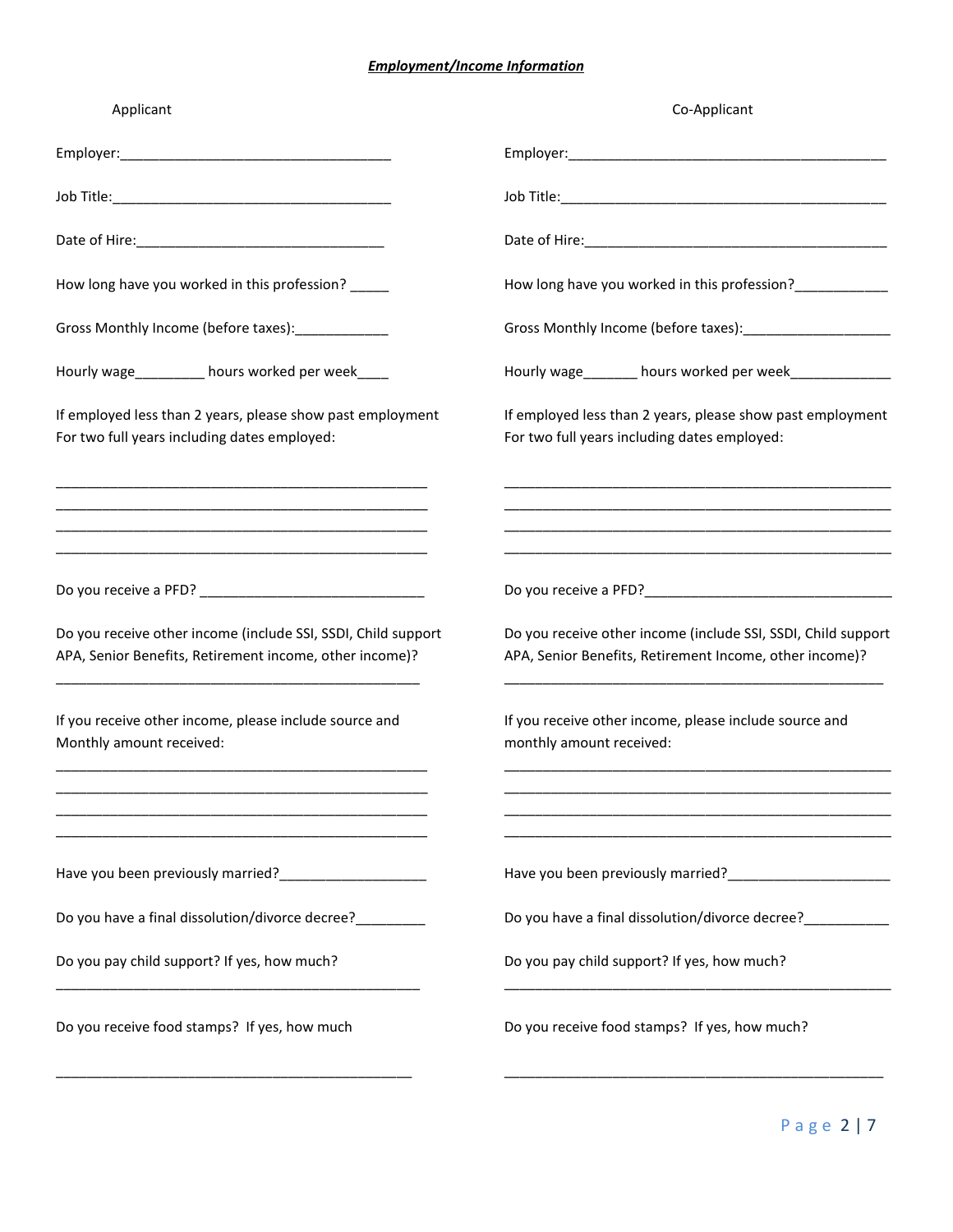#### *Residence Information*

 $\overline{a}$  , and the contribution of the contribution of the contribution of the contribution of the contribution of the contribution of the contribution of the contribution of the contribution of the contribution of the co  $\overline{a}$  , and the contribution of the contribution of the contribution of the contribution of the contribution of the contribution of the contribution of the contribution of the contribution of the contribution of the co

| 1.<br>2.<br>3. | Do you rent?<br>Are you related to your landlord?<br>Do you receive Section 8 vouchers?                                                     | □<br>□<br>□ | □<br>□<br>□ |  |
|----------------|---------------------------------------------------------------------------------------------------------------------------------------------|-------------|-------------|--|
| 4.<br>5.       | If you rent, how much do you pay each month? ___________________________________                                                            |             |             |  |
| 6.             |                                                                                                                                             |             |             |  |
|                |                                                                                                                                             |             |             |  |
| 7.             |                                                                                                                                             |             |             |  |
| 8.             | If you have lived at this address less than 2 years, please provide physical address, landlord information and dates you lived              |             |             |  |
|                | at the addresses for a full 2 year history:<br>at the addresses for a full 2 year history:                                                  |             |             |  |
|                |                                                                                                                                             |             |             |  |
|                |                                                                                                                                             |             |             |  |
|                |                                                                                                                                             |             |             |  |
|                |                                                                                                                                             |             |             |  |
| 9.             | Do you own a home?                                                                                                                          | □           | □           |  |
|                | 10. Does your current residence have running water and/or sewer?                                                                            | □           | □           |  |
|                | 11. Does your current residence have complete kitchen facilities?                                                                           | □           | □           |  |
|                | 12. How many bedrooms does your current residence have? ____________                                                                        |             |             |  |
|                | 13. If you own a home, is it a mobile home, lack running water/sewer, power, electric, or heat?                                             | □           | □           |  |
|                |                                                                                                                                             |             |             |  |
|                | <b>Financial Information</b>                                                                                                                |             |             |  |
|                |                                                                                                                                             |             |             |  |
|                | 14. Has applicant or co-applicant had a bankruptcy?                                                                                         | □           | □           |  |
|                | 15. If you have had a bankruptcy, please specify when it was discharged: ___________________________                                        |             |             |  |
|                | 16. Has applicant or co-applicant had a judgment?                                                                                           | □           | □           |  |
|                | 17. If you have had a judgment, please indicate when it was paid in full:                                                                   |             |             |  |
|                | 18. If the judgment is not paid in full, are you making payments? Please provide information below:                                         |             |             |  |
|                |                                                                                                                                             |             |             |  |
|                | 19. Has applicant or co-applicant ever had a collection?                                                                                    | □           | $\Box$      |  |
|                | 20. Do you have any unpaid collections?                                                                                                     | $\Box$      | $\Box$      |  |
|                | 21. Are you making payments on your unpaid collections?                                                                                     | □           | □           |  |
|                | 22. Do you have paid collections?                                                                                                           | □           | □           |  |
|                | 23. Please explain reason behind collections and how you propose to satisfy them:                                                           |             |             |  |
|                | 24. Do you have any rental payments made over 30 days late in the past 2 years?                                                             | $\Box$      | $\Box$      |  |
|                | If yes, how many payments have been late?                                                                                                   |             |             |  |
|                | 25. Do you have monthly payments to a third party not disclosed on your credit report, i.e. car payments, rent to own, medical<br>payments? |             |             |  |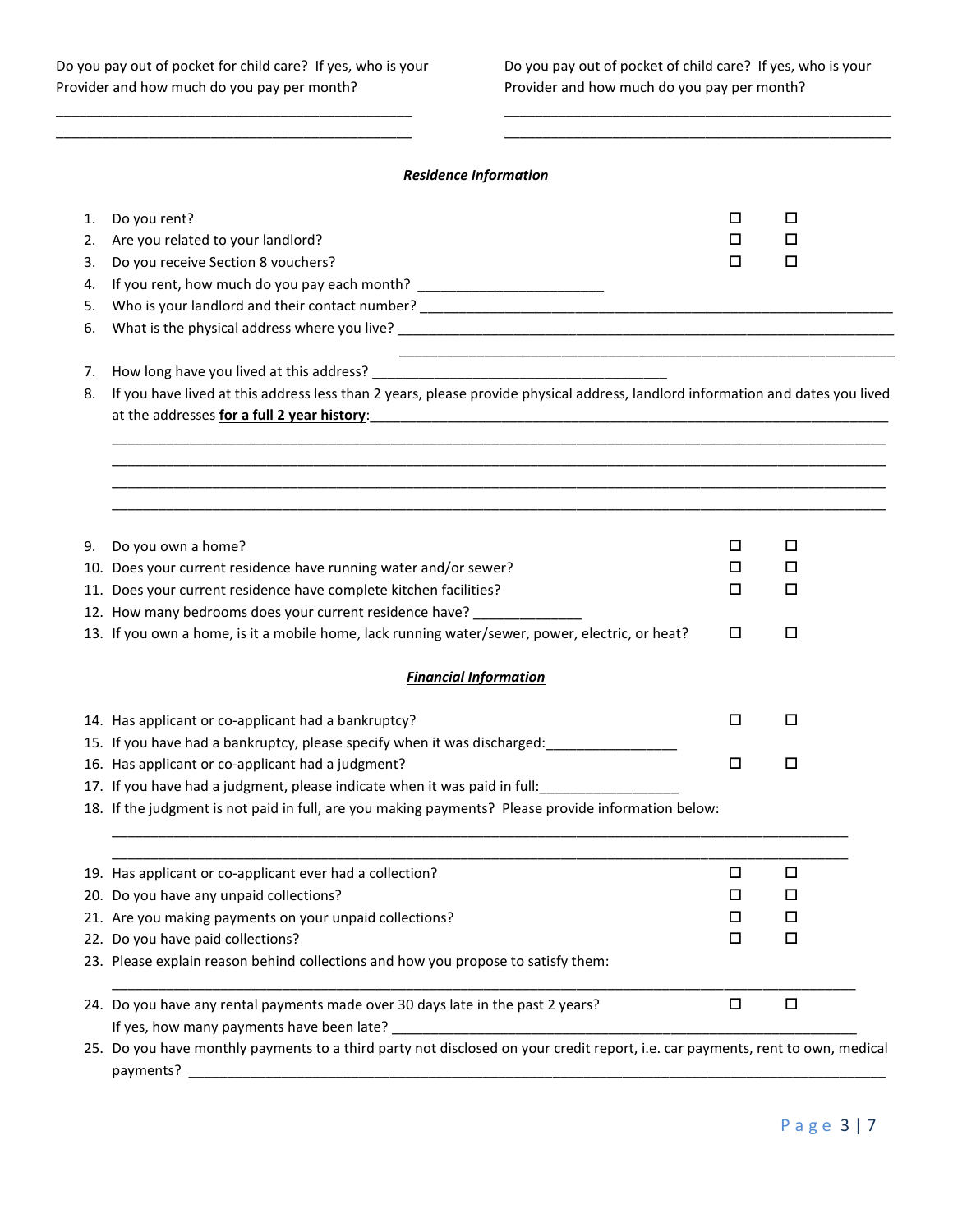26. If yes to 25 above, please itemize who you pay, the amount you pay for each debt, and how much longer you have to pay:

\_\_\_\_\_\_\_\_\_\_\_\_\_\_\_\_\_\_\_\_\_\_\_\_\_\_\_\_\_\_\_\_\_\_\_\_\_\_\_\_\_\_\_\_\_\_\_\_\_\_\_\_\_\_\_\_\_\_\_\_\_\_\_\_\_\_\_\_\_\_\_\_\_\_\_\_\_\_\_\_\_\_\_\_\_\_\_\_\_\_\_\_\_\_\_\_\_\_\_\_ \_\_\_\_\_\_\_\_\_\_\_\_\_\_\_\_\_\_\_\_\_\_\_\_\_\_\_\_\_\_\_\_\_\_\_\_\_\_\_\_\_\_\_\_\_\_\_\_\_\_\_\_\_\_\_\_\_\_\_\_\_\_\_\_\_\_\_\_\_\_\_\_\_\_\_\_\_\_\_\_\_\_\_\_\_\_\_\_\_\_\_\_\_\_\_\_\_\_\_\_

#### *Optional Information*

You are not required to furnish the following information, but; are encouraged to do so. The law provides that a lender may not discriminate on the basis of this information or whether you choose to furnish it. If you choose to provide the information, it may assist us in finding additional funding that could help reduce the cost of your mortgage loan. **Ethnicity:**

| Applicant:<br>Co-Applicant:                                          | □<br>□                                                                                    | Hispanic or Latino<br>Hispanic or Latino                                               |   |           | □<br>□                             | Not Hispanic or Latino<br>Not Hispanic or Latino |                                  |
|----------------------------------------------------------------------|-------------------------------------------------------------------------------------------|----------------------------------------------------------------------------------------|---|-----------|------------------------------------|--------------------------------------------------|----------------------------------|
| Race:                                                                |                                                                                           |                                                                                        |   |           |                                    |                                                  |                                  |
| Applicant:                                                           | $\square$ American Indian or Alaskan Native<br>$\Box$ Native Hawaiian or Pacific Islander |                                                                                        |   |           | $\square$ Asian<br>$\square$ White | $\Box$ Black or African American                 |                                  |
| Co-Applicant:                                                        |                                                                                           | $\Box$ American Indian or Alaskan Native<br>$\Box$ Native Hawaiian or Pacific Islander |   |           |                                    | $\square$ Asian<br>□ White                       | $\Box$ Black or African American |
| <u>Sex:</u>                                                          |                                                                                           |                                                                                        |   |           |                                    |                                                  |                                  |
| Applicant:<br>Co-Applicant:                                          | □<br>□                                                                                    | Male<br>Male                                                                           |   |           | □<br>□                             | Female<br>Female                                 |                                  |
| I do not wish to provide this information $\Box$                     |                                                                                           |                                                                                        |   |           |                                    |                                                  |                                  |
| Are you a veteran?                                                   |                                                                                           |                                                                                        |   |           |                                    |                                                  |                                  |
| Applicant:                                                           | □                                                                                         | Yes                                                                                    | □ | <b>No</b> |                                    |                                                  |                                  |
| Co-Applicant:                                                        | □                                                                                         | Yes                                                                                    | □ | No        |                                    |                                                  |                                  |
| If you are Alaska Native or American Indian, do you have a BIA card? |                                                                                           |                                                                                        |   |           |                                    |                                                  |                                  |
| Applicant:                                                           | □                                                                                         | Yes                                                                                    | □ | <b>No</b> |                                    |                                                  |                                  |
| Co-Applicant:                                                        | □                                                                                         | Yes                                                                                    | □ | No        |                                    |                                                  |                                  |

If you are Alaska Native or American Indian, what is your tribal affiliation and/or native corporation information?

I acknowledge that I understand that the information contained on this form will be used for pre-screening only. Final Loan determination comes from USDA Rural Development after a full 502 mortgage loan application is submitted for review.

\_\_\_\_\_\_\_\_\_\_\_\_\_\_\_\_\_\_\_\_\_\_\_\_\_\_\_\_\_\_\_\_\_\_\_\_\_\_\_\_\_\_\_\_\_\_\_\_\_\_\_\_\_\_\_\_\_\_\_\_\_\_\_\_\_\_\_\_\_\_\_\_\_\_\_\_\_\_\_\_\_\_\_\_\_\_\_\_\_\_\_\_\_\_\_\_\_\_\_\_\_\_\_\_\_\_\_\_ \_\_\_\_\_\_\_\_\_\_\_\_\_\_\_\_\_\_\_\_\_\_\_\_\_\_\_\_\_\_\_\_\_\_\_\_\_\_\_\_\_\_\_\_\_\_\_\_\_\_\_\_\_\_\_\_\_\_\_\_\_\_\_\_\_\_\_\_\_\_\_\_\_\_\_\_\_\_\_\_\_\_\_\_\_\_\_\_\_\_\_\_\_\_\_\_\_\_\_\_\_\_\_\_\_\_\_\_

\_\_\_\_\_\_\_\_\_\_\_\_\_\_\_\_\_\_\_\_\_\_\_\_\_\_\_\_\_\_\_\_\_\_\_\_\_\_\_\_\_\_\_\_\_\_\_\_\_\_\_\_ \_\_\_\_\_\_\_\_\_\_\_\_\_\_\_\_\_\_\_\_\_\_\_\_\_\_\_\_\_\_\_\_\_\_\_\_\_\_\_\_\_\_\_\_\_\_\_\_\_\_

Applicant Co-Applicant Co-Applicant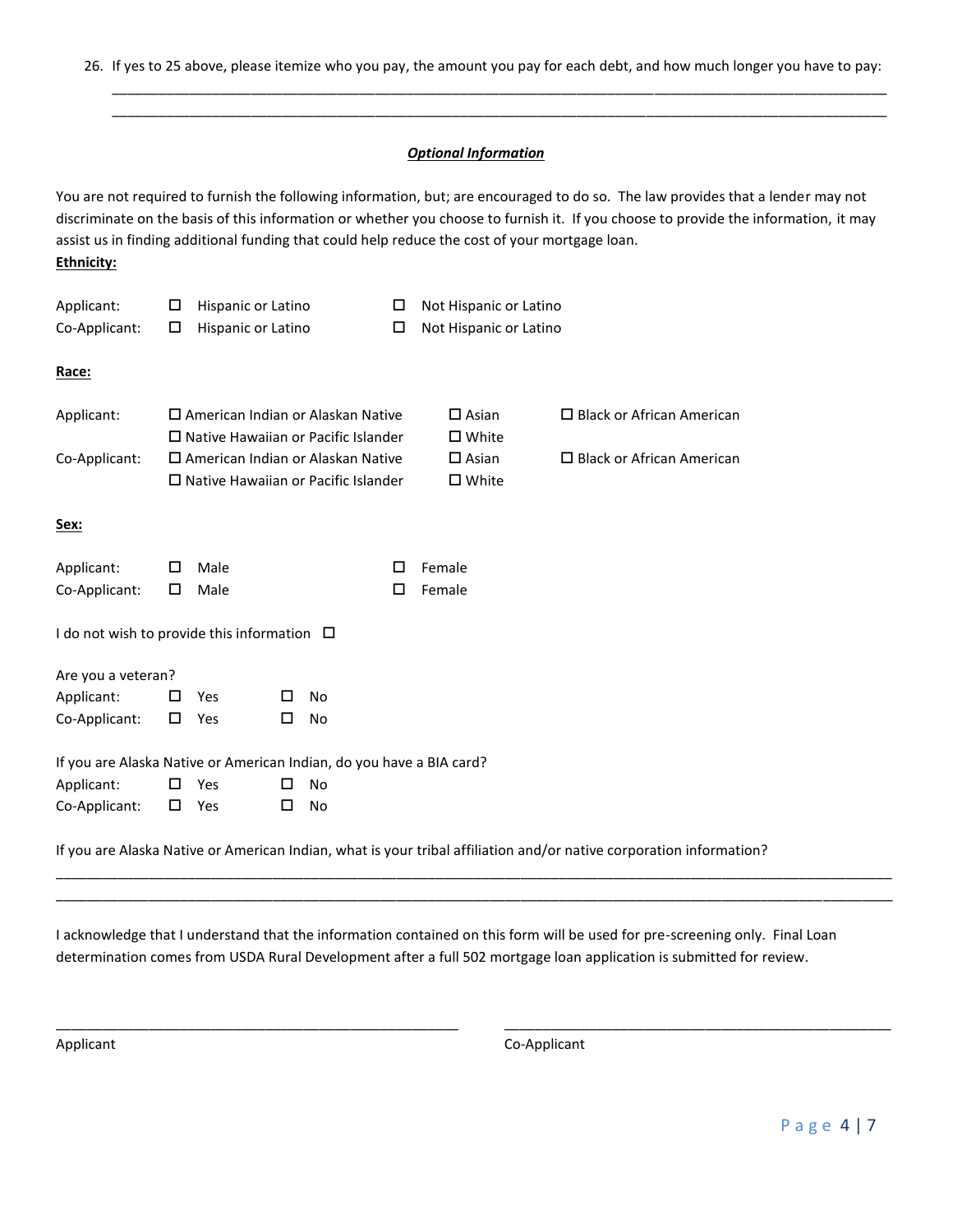#### **Credit Information Release Form**

I (We)\* authorize RurAL CAP, or its representative(s), to obtain a copy of my (our) credit history from a credit reporting agency, or other agencies or firms, and to release information on my (our) credit history, financial background, and employment status, as well as other information that may be required in the securing of a home mortgage. I/we also authorize the release of needed information from Public Assistance, Social Security, the Department of Labor, and Child Support Services.

I/We understand that RurAL CAP is not representing any creditor or reporting credit bureau and is in no way responsible or liable for clearing any disputed information that may be contained within a credit report.

| Applicant:    |  |
|---------------|--|
|               |  |
|               |  |
|               |  |
|               |  |
|               |  |
| Co-applicant: |  |
|               |  |
|               |  |
|               |  |
|               |  |
|               |  |

#### Notice:

You have the right to have any disputed information reinvestigated by the credit bureau. If the reinvestigation does not resolve the dispute, you may file with the credit bureau a brief statement setting forth the nature of the dispute.

### **Please provide the following information:**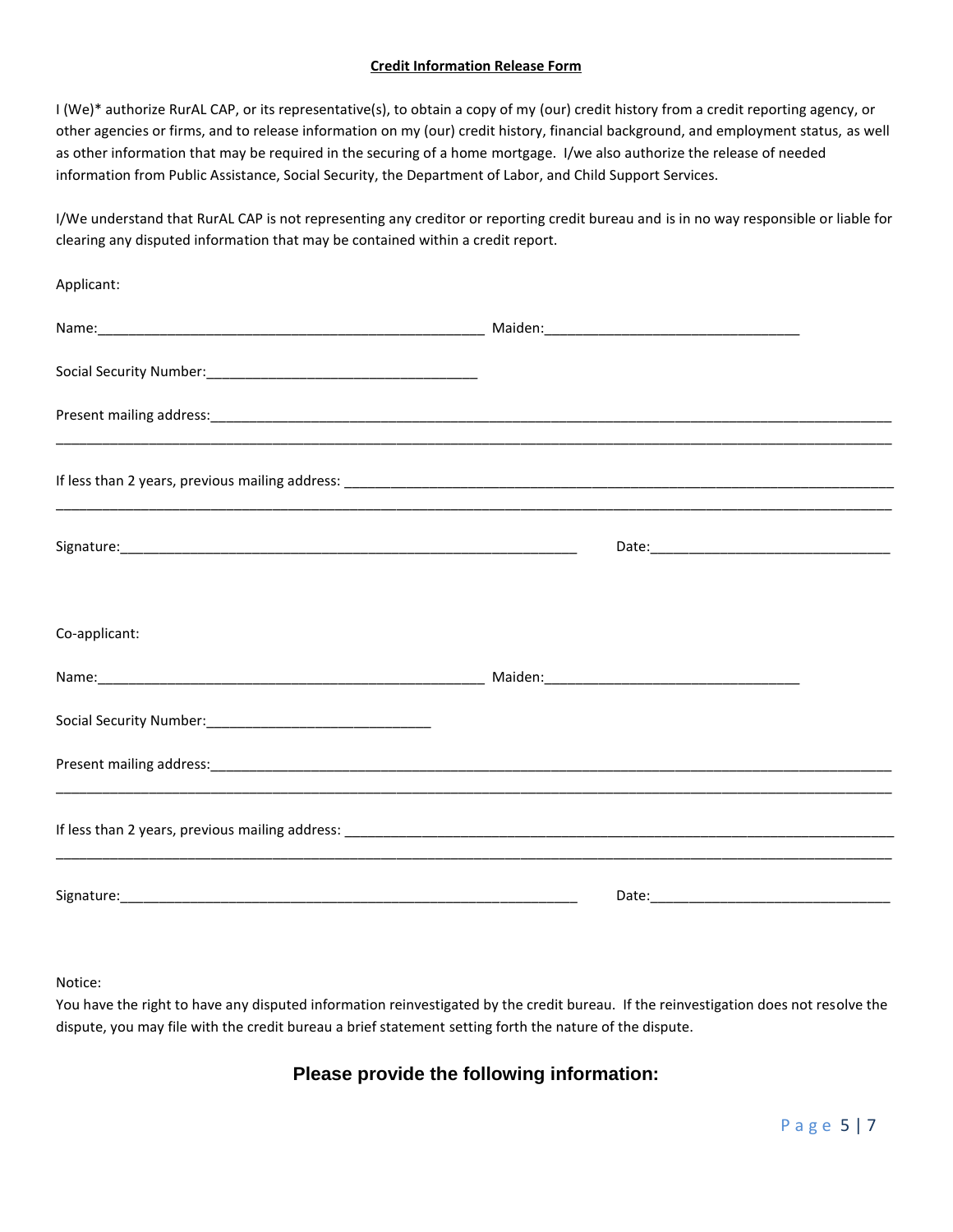## Two Year History of your Residence and Landlord information - listed chronologically.

Please include physical addresses and dates you lived there (move in and move out dates), name of landlord or property owner and their address, phone, fax, and e-mail contact information: